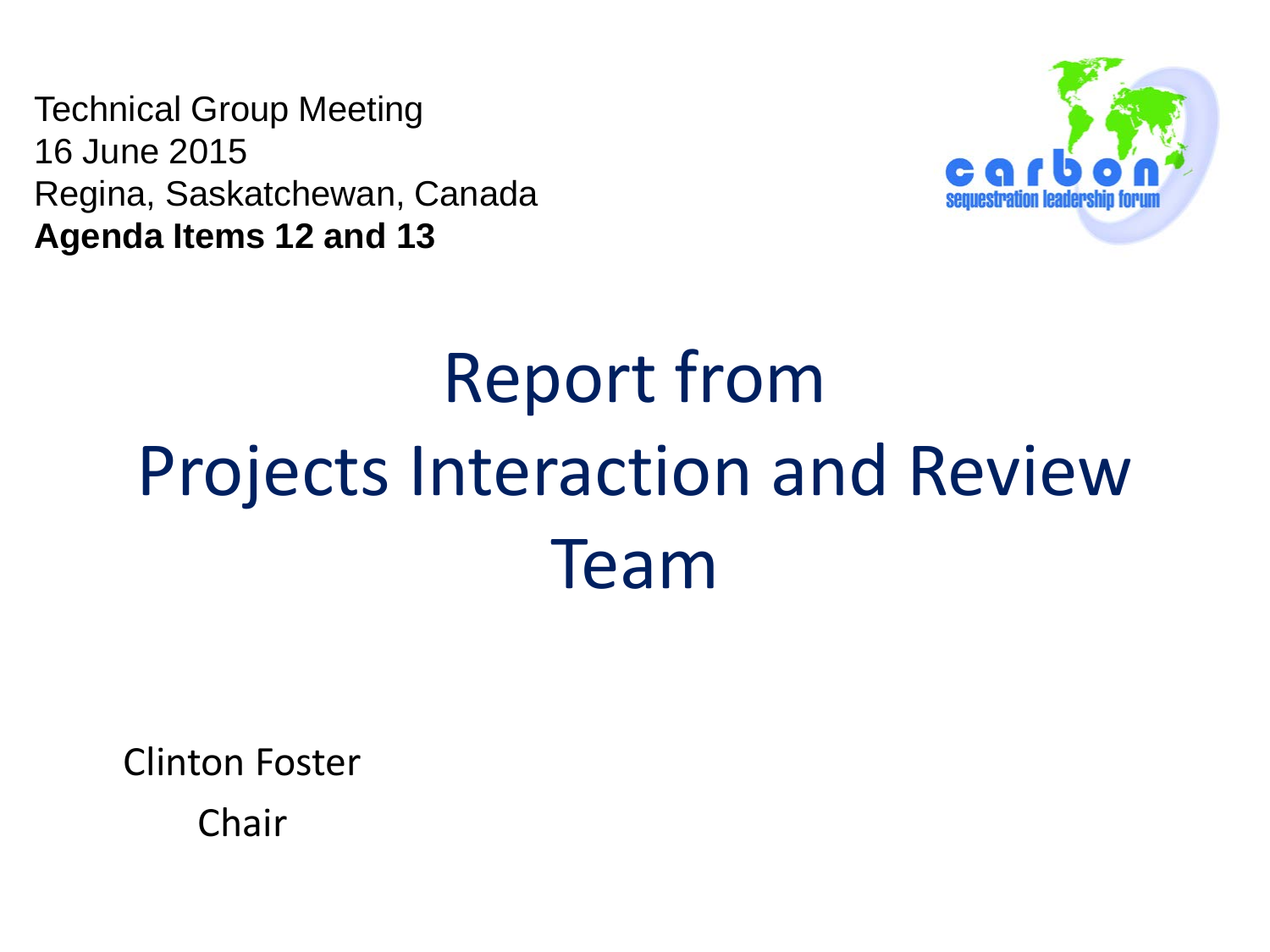# **PIRT Action Time Line - detail**

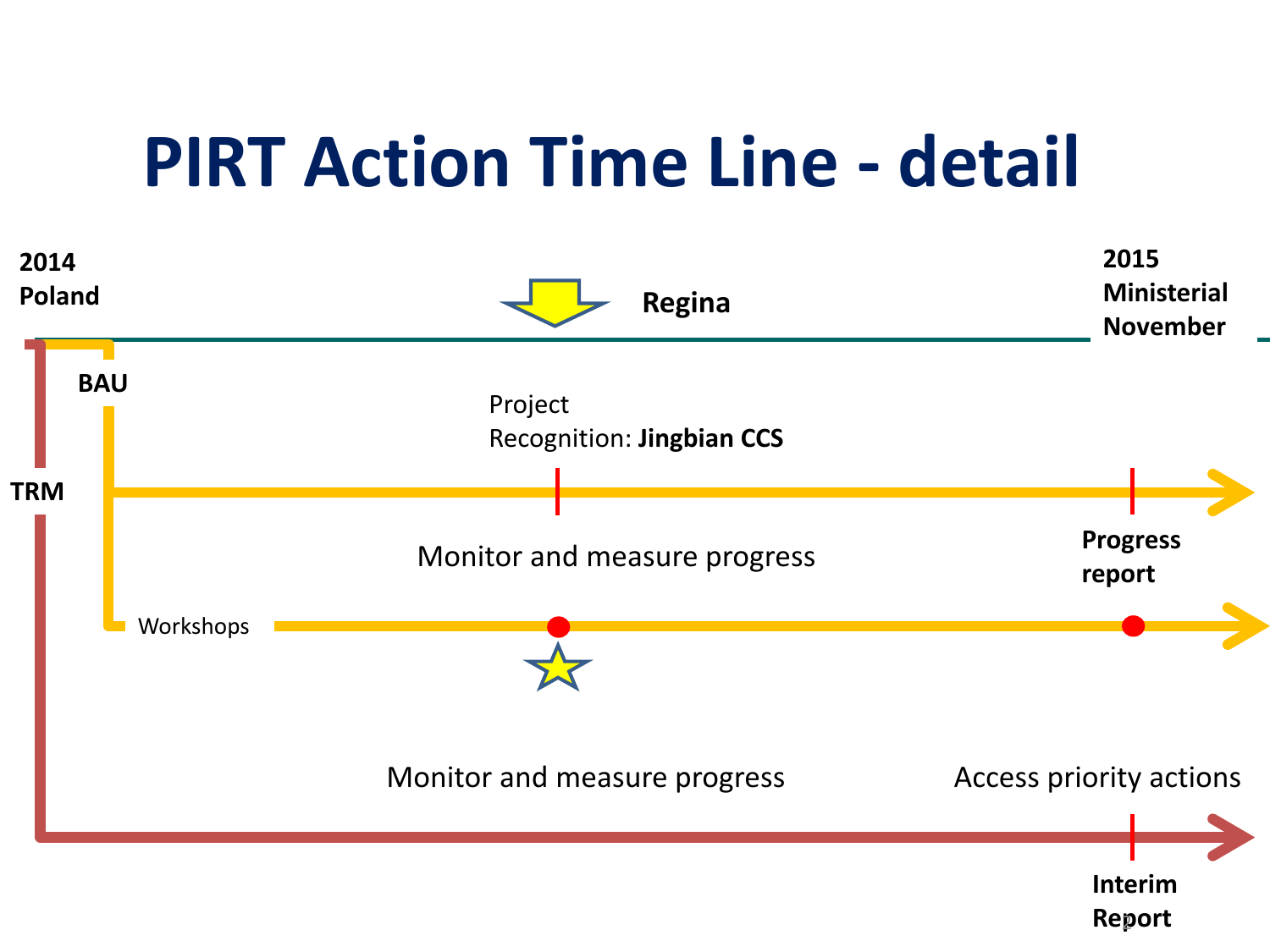Carbon Sequestration Leadership Forum



# **Recommendation and outcomes**

### **New project review (BAU of PIRT)**

The Technical Group recommend to the Policy Group that the *Jingbian CCS Project* is recognised by the CSLF **[Agenda item 14].**

### **Technology Road Map – Interim Report (CSLF T-2015-02)**

- Agreed modified interim document should form basis of Progress Report for Ministerial meeting
- Discussed concept of TRM versus Road Map/ holistic Progress Report on global application of CCS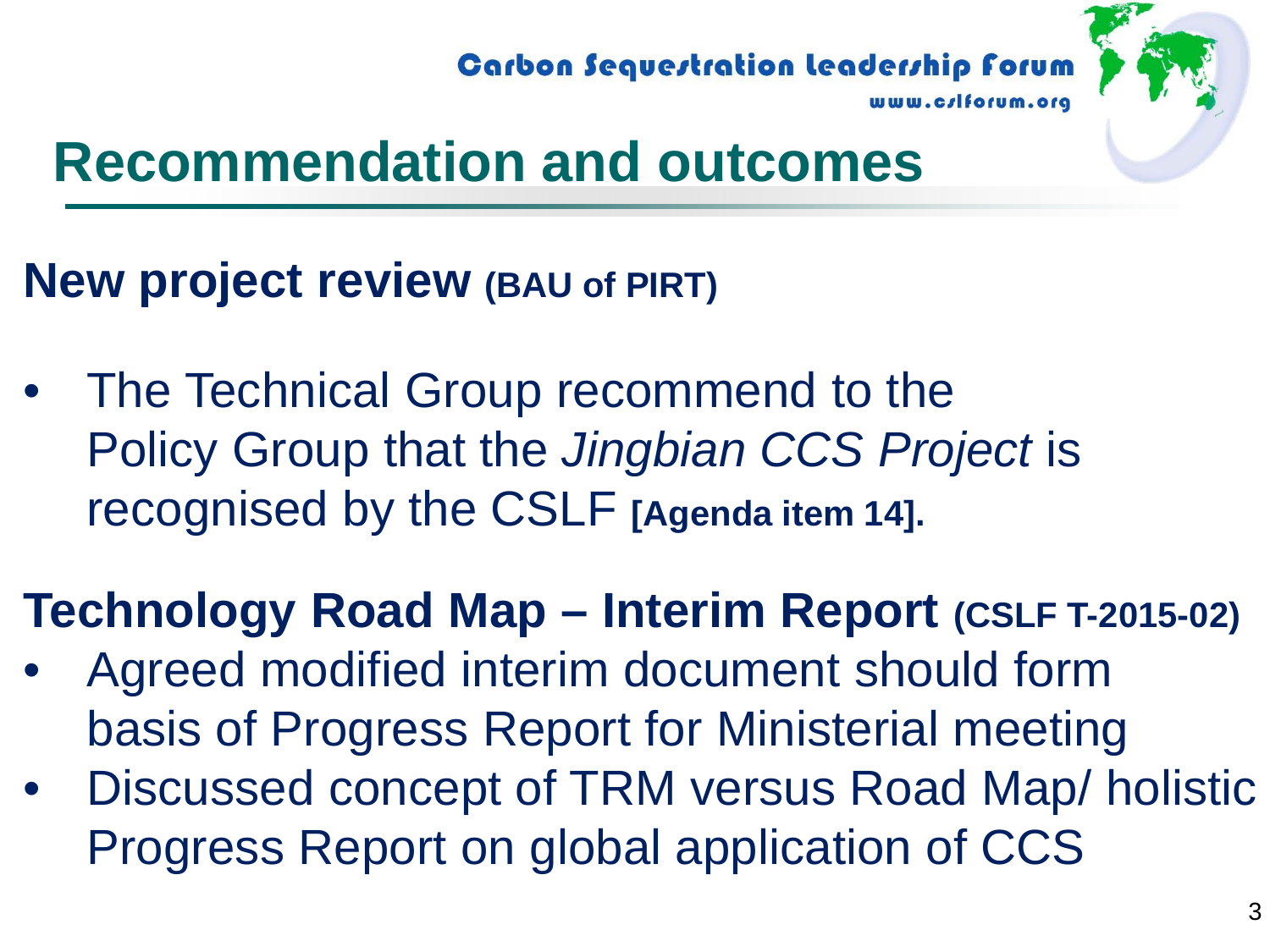# **TRM Interim Report: background 1**



- 2013 Technology Roadmap (TRM) released 5<sup>th</sup> CSLF Ministerial Meeting November 2013.
- 2013 TRM addressed three key questions:
	- A. Current status of CCS technology and deployment, particularly in CSLF member countries?
	- B. Where should CCS be by 2020 and beyond?
	- C. What is needed to get from Point A to Point B, while also addressing the different circumstances of developed and developing countries?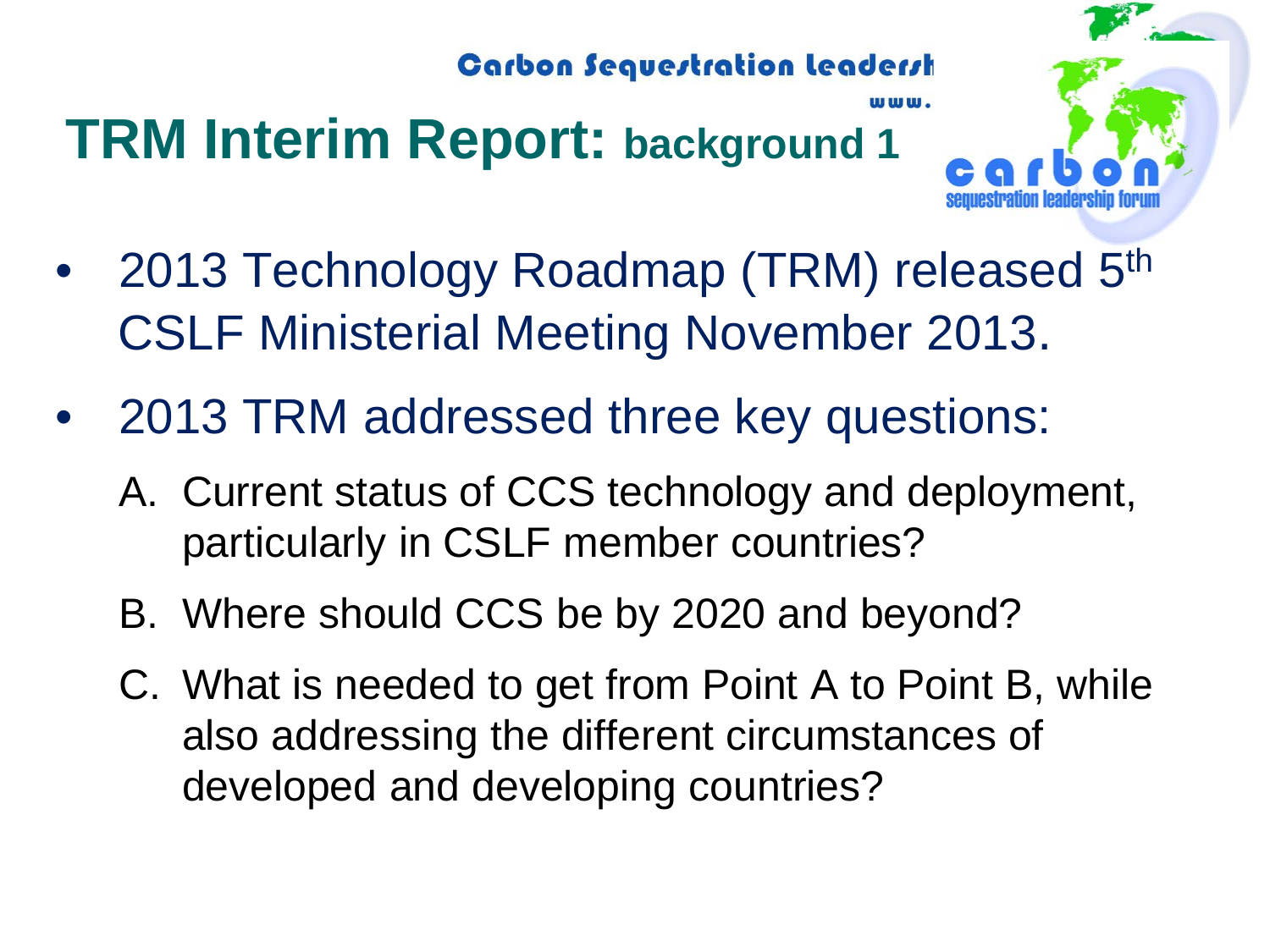## **TRM Interim Report: background 2**



### **10 Technology Needs Areas identified in TRM**:

- 1.  $CO<sub>2</sub>$  capture in power generation
- 2.  $CO<sub>2</sub>$  capture in the industrial sector
- 3.  $CO<sub>2</sub>$  transport
- 4. Large-scale  $CO<sub>2</sub>$  storage
- 5. Monitoring stored  $CO<sub>2</sub>$
- 6. Mitigation / remediation procedures
- 7. Understanding storage reservoirs
- 8. Infrastructure and the integrated CCS chain (capture to storage)
- 9. CO<sub>2</sub> utilization, non-EOR
- 10. CO<sub>2</sub> utilization, EOR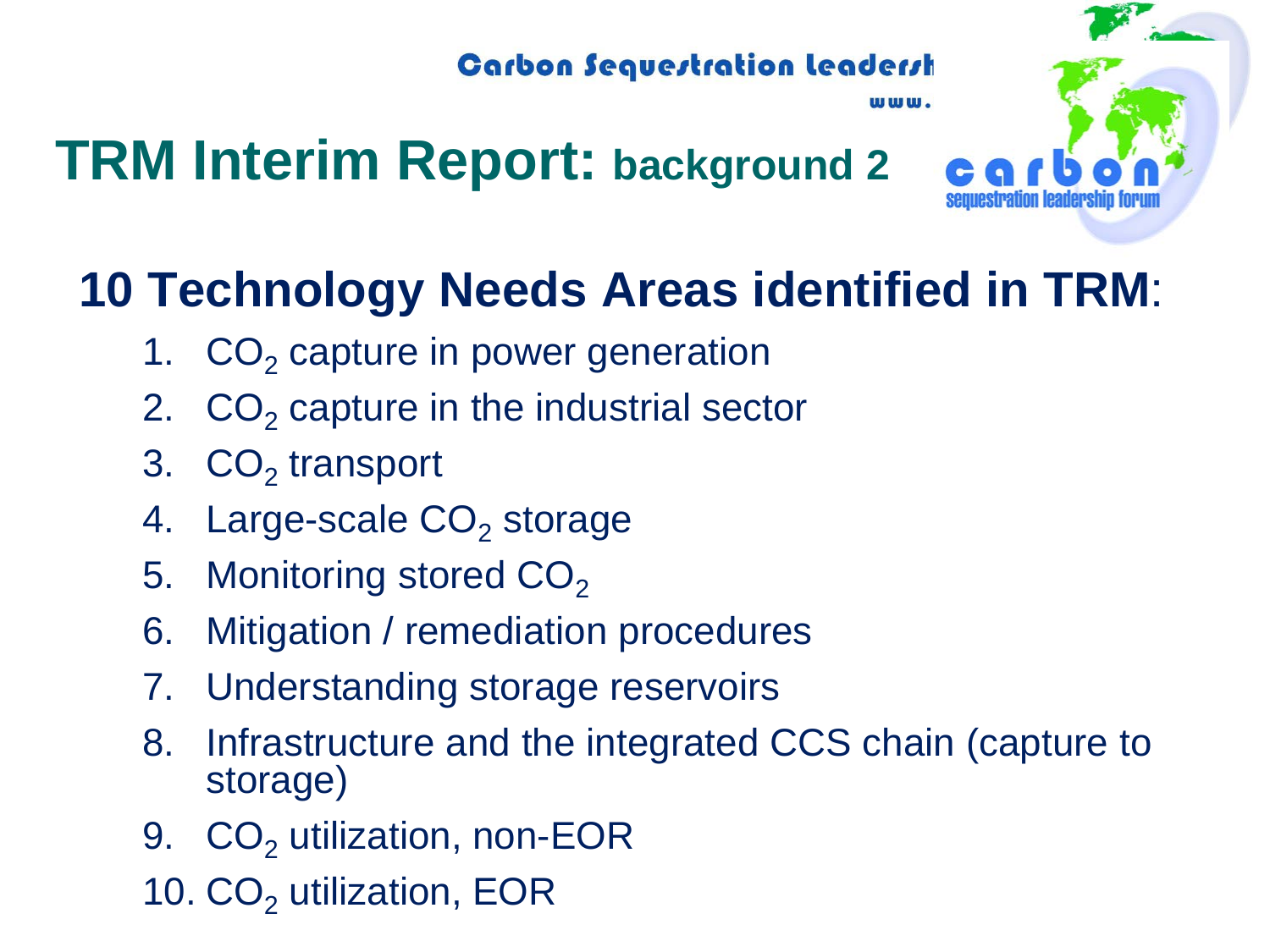

## **TRM Interim Report: background 3**

- Survey to all Delegates 24 respondents from 12 countries, 4 continents
- Data used for draft TRM Interim Report **CSLF Room Document T-2015-02**
- Sections written by PIRT members.
- Revised version of interim report proposed as a deliverable at 6<sup>th</sup> CSLF Ministerial (November)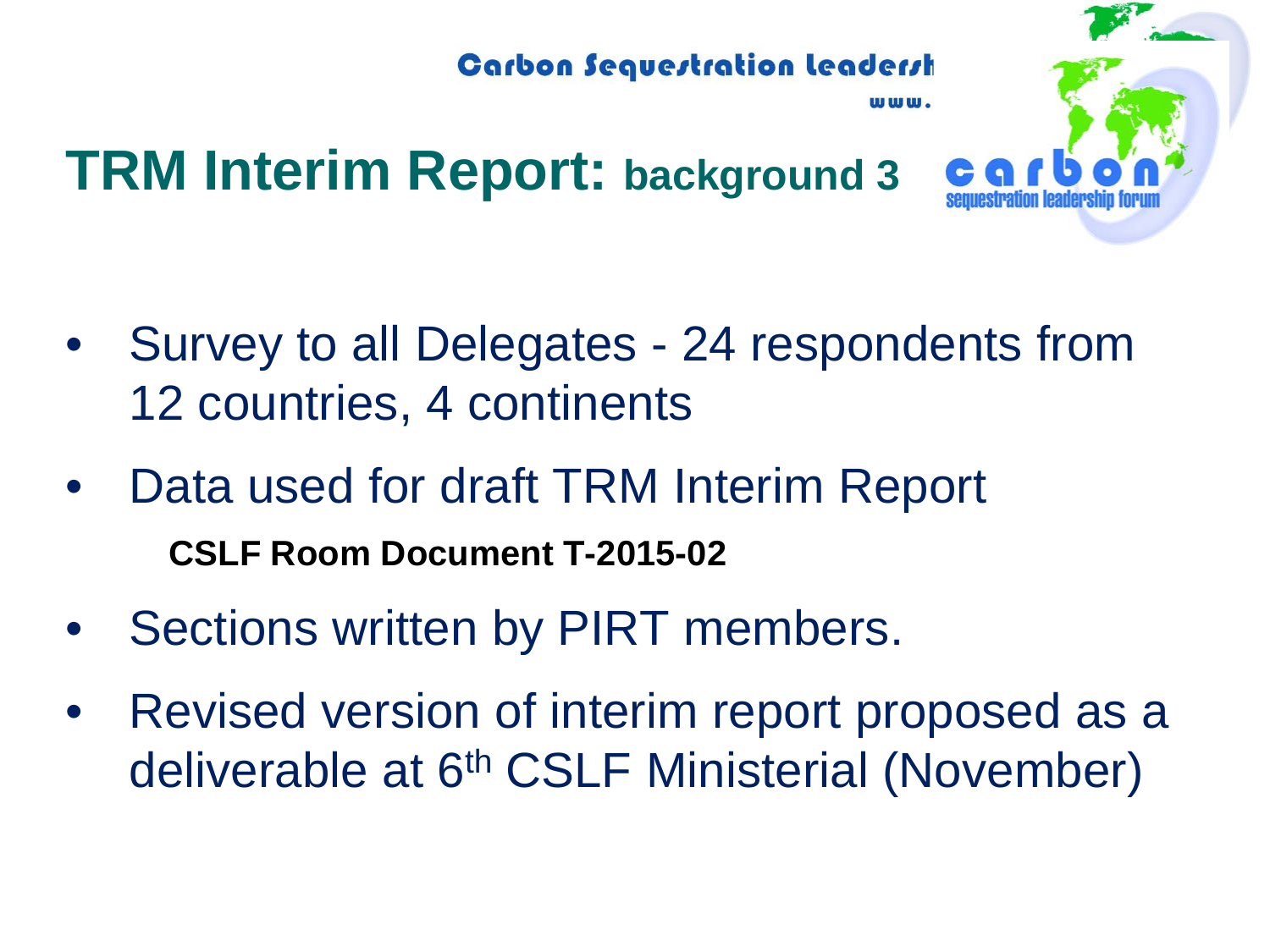

### **1. CAPTURE – POWER GENERATION**



### **2. CAPTURE – INDUSTRIAL**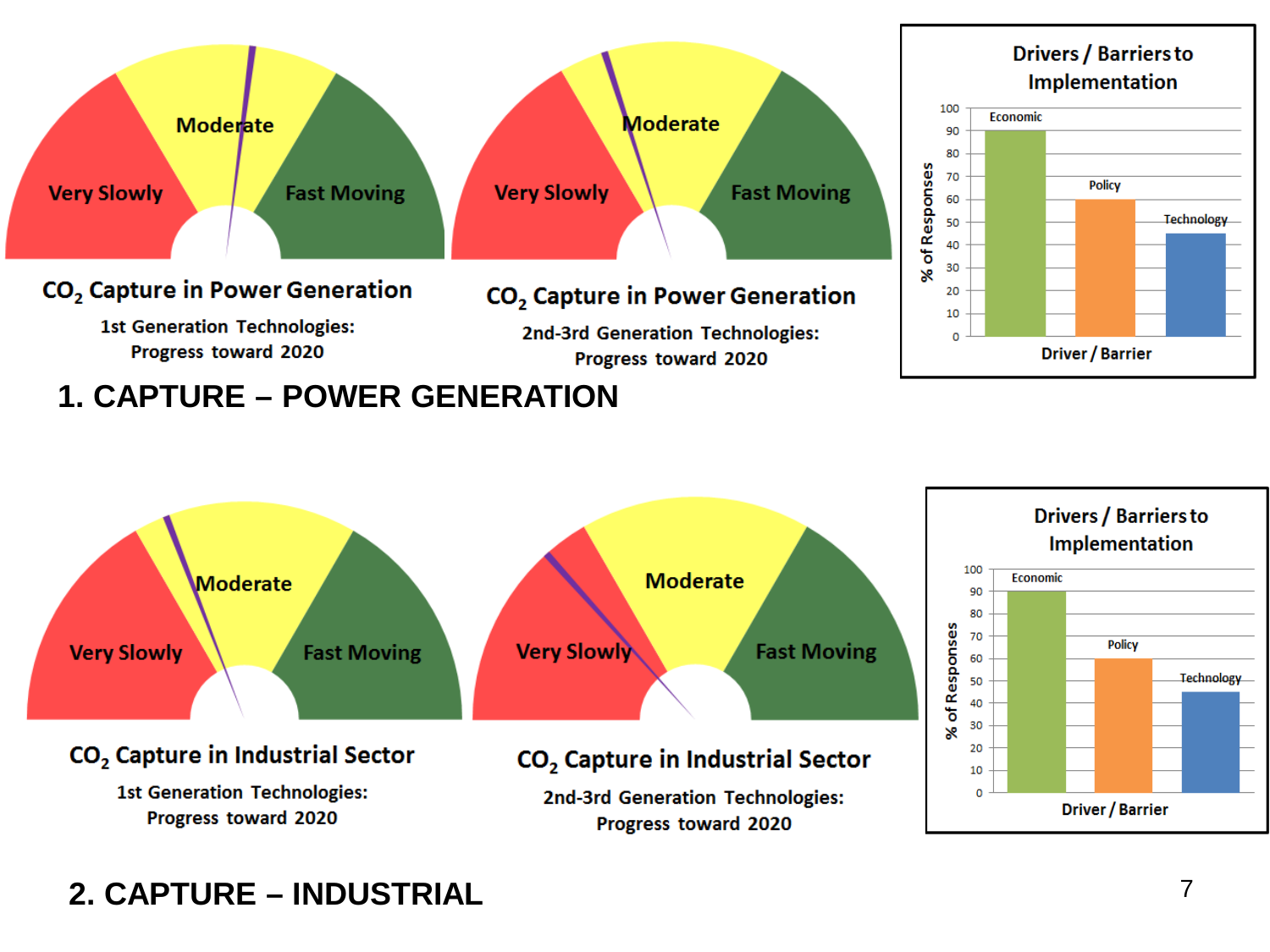

**3. CO2 TRANSPORT**



### **4. LARGE SCALE STORAGE** *[ WHAT DOES THIS MEAN?]*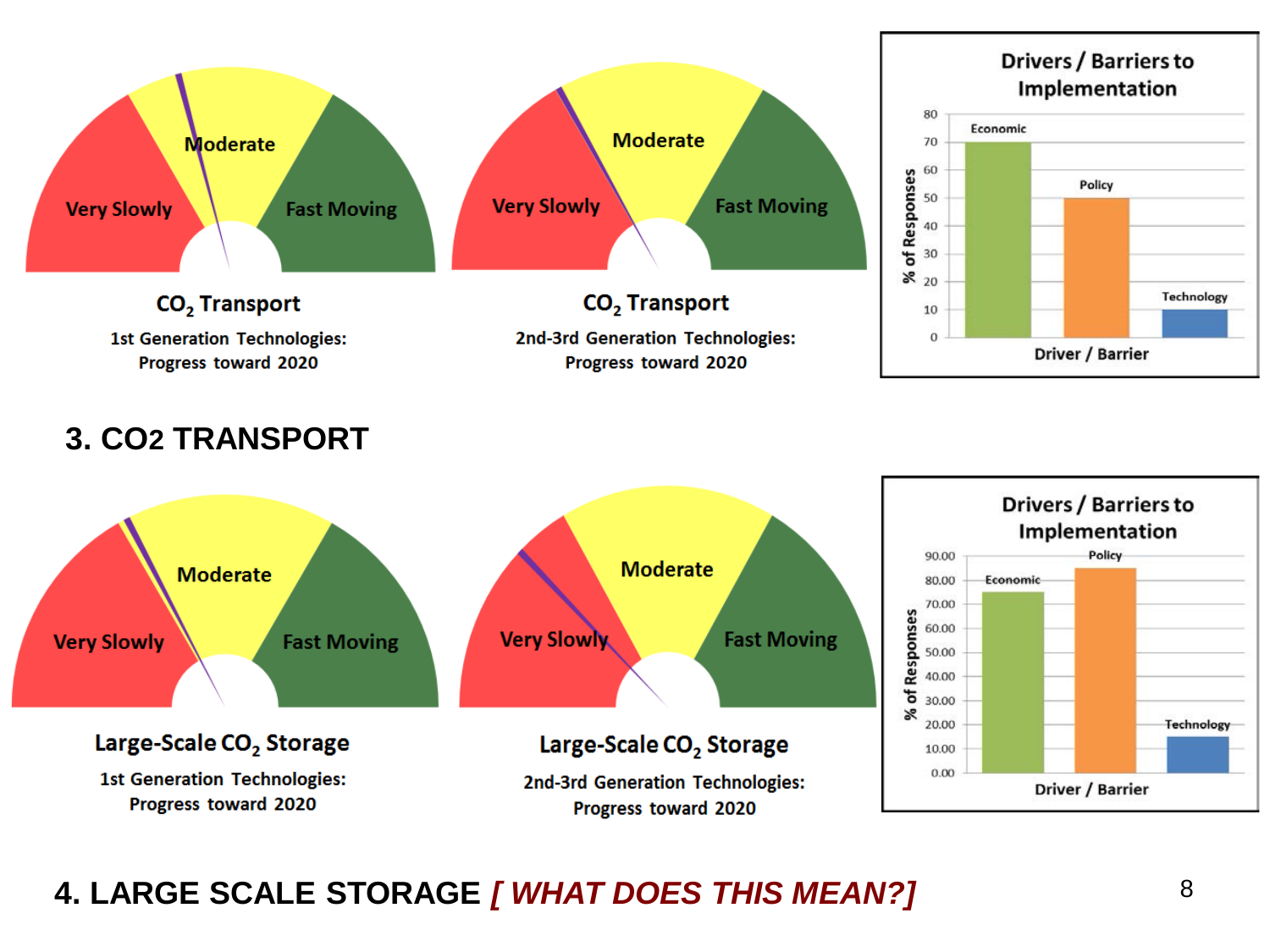

#### **5. MONITORING STORED CO2**

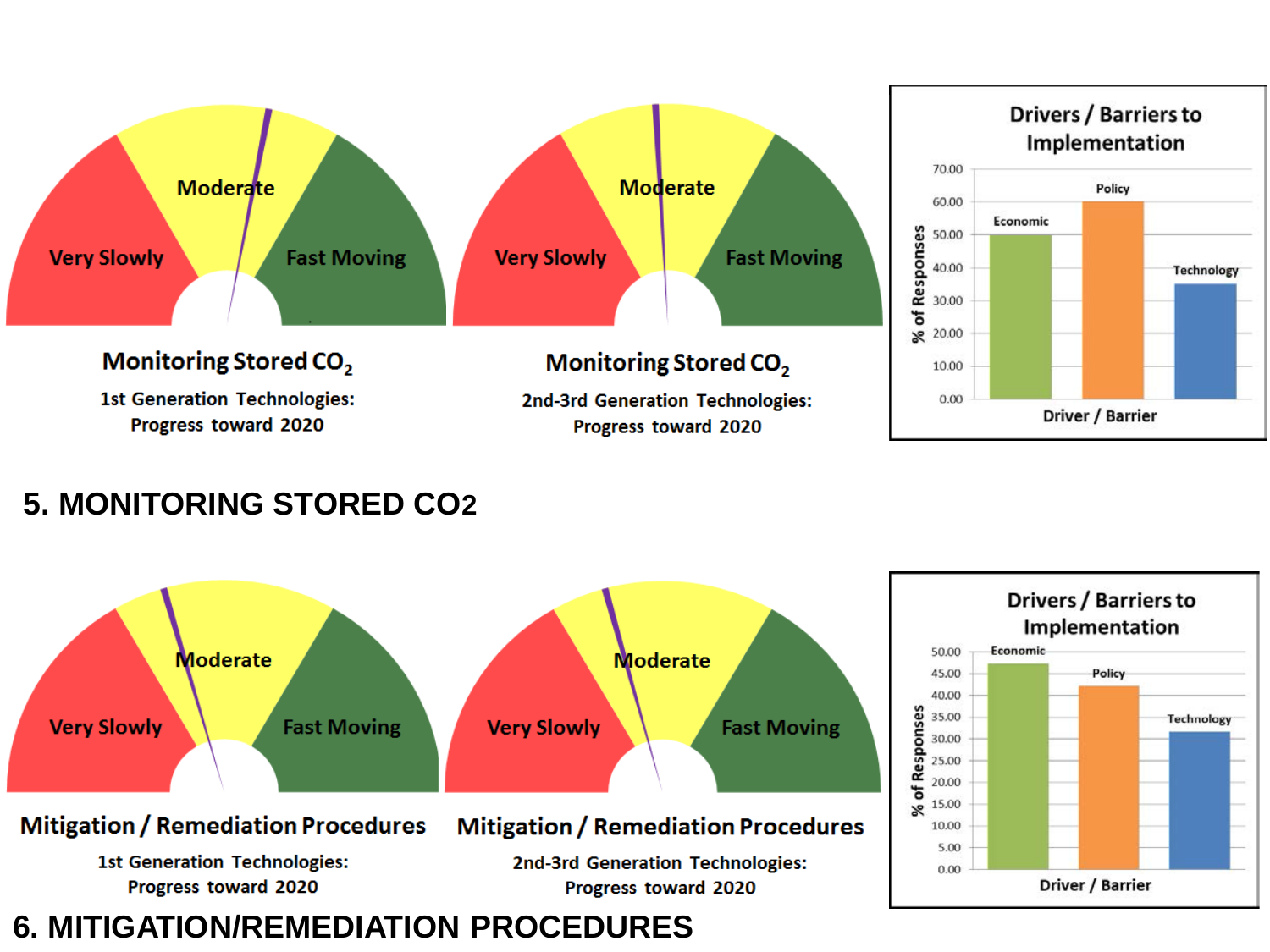

### **7. UNDERSTANDING STORAGE RESERVOIRS**



### **8. INFRASTRUCTURE AND INTEGRATED CCS CHAIN**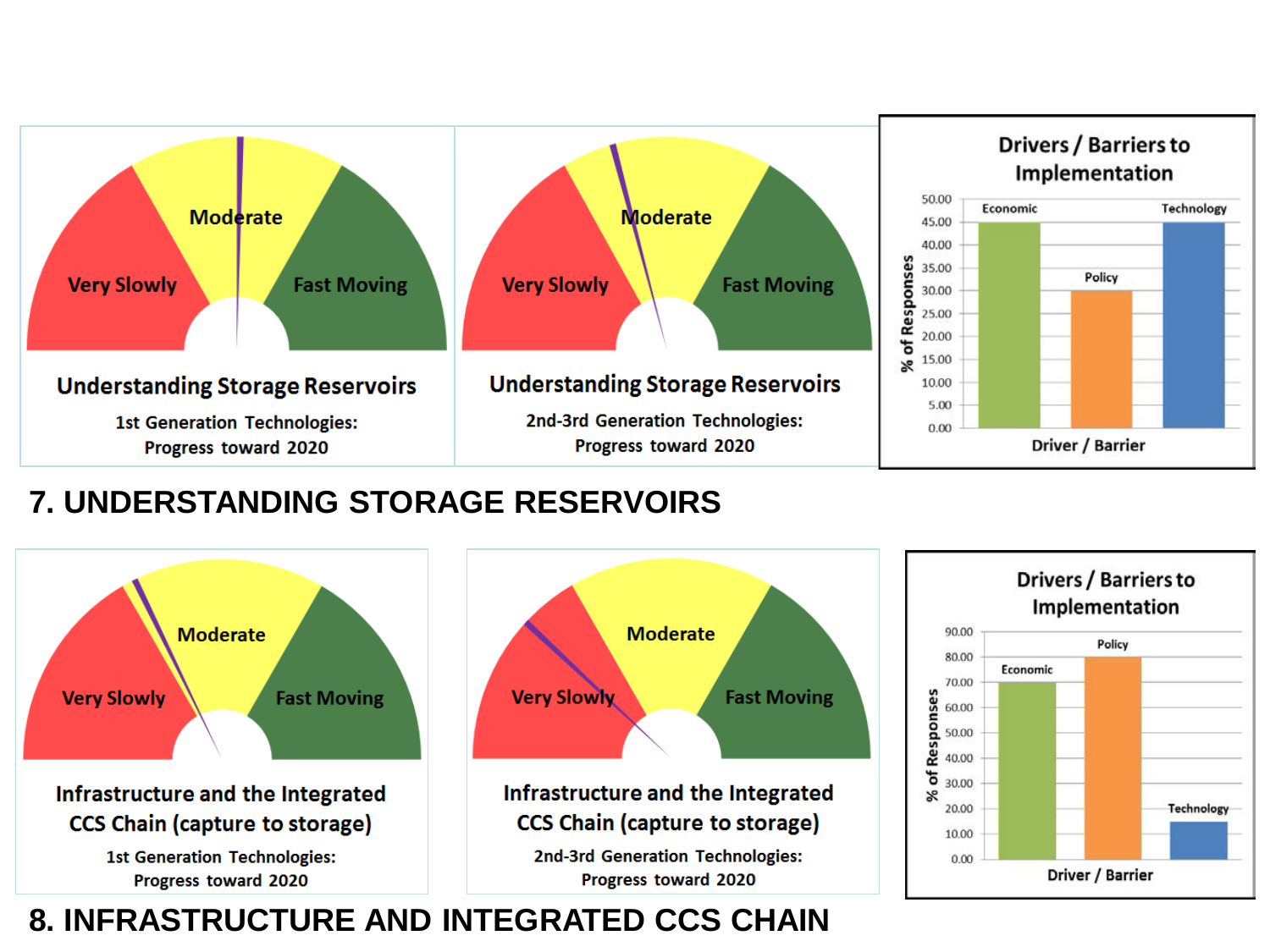







### **Moderate Very Slowly Fast Moving** CO<sub>2</sub> Utilization, EOR **1st Generation Technologies:** Progress toward 2020

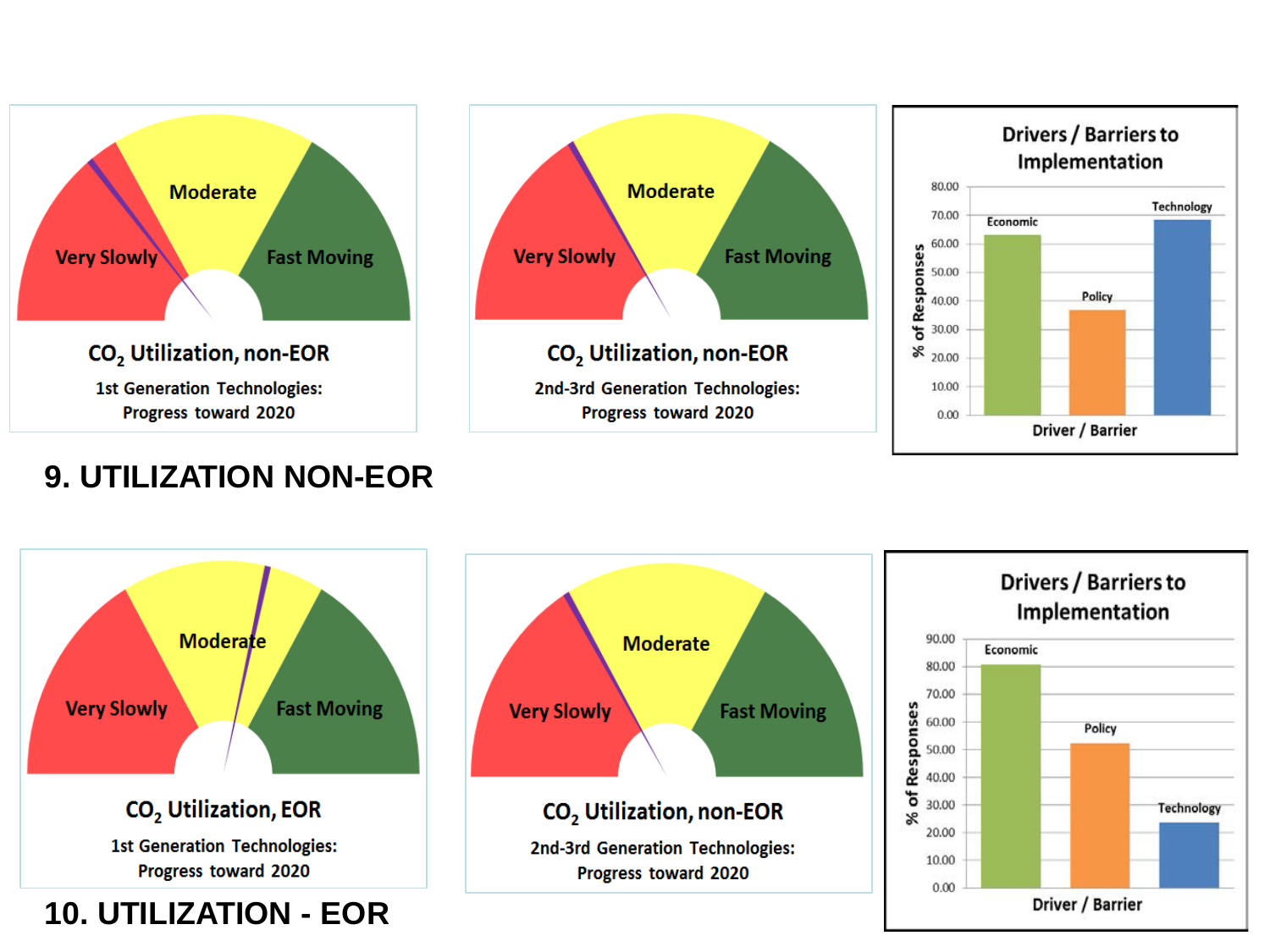

### **Conclusions (draft)**:

- Except for a very few niche industrial sector applications, for 1st generation technologies, none of the ten technology needs areas perceived as progress being 'fast moving'.
- Progress for 2<sup>nd</sup> and 3<sup>rd</sup> generation technologies perceived as proceeding at an even slower rate.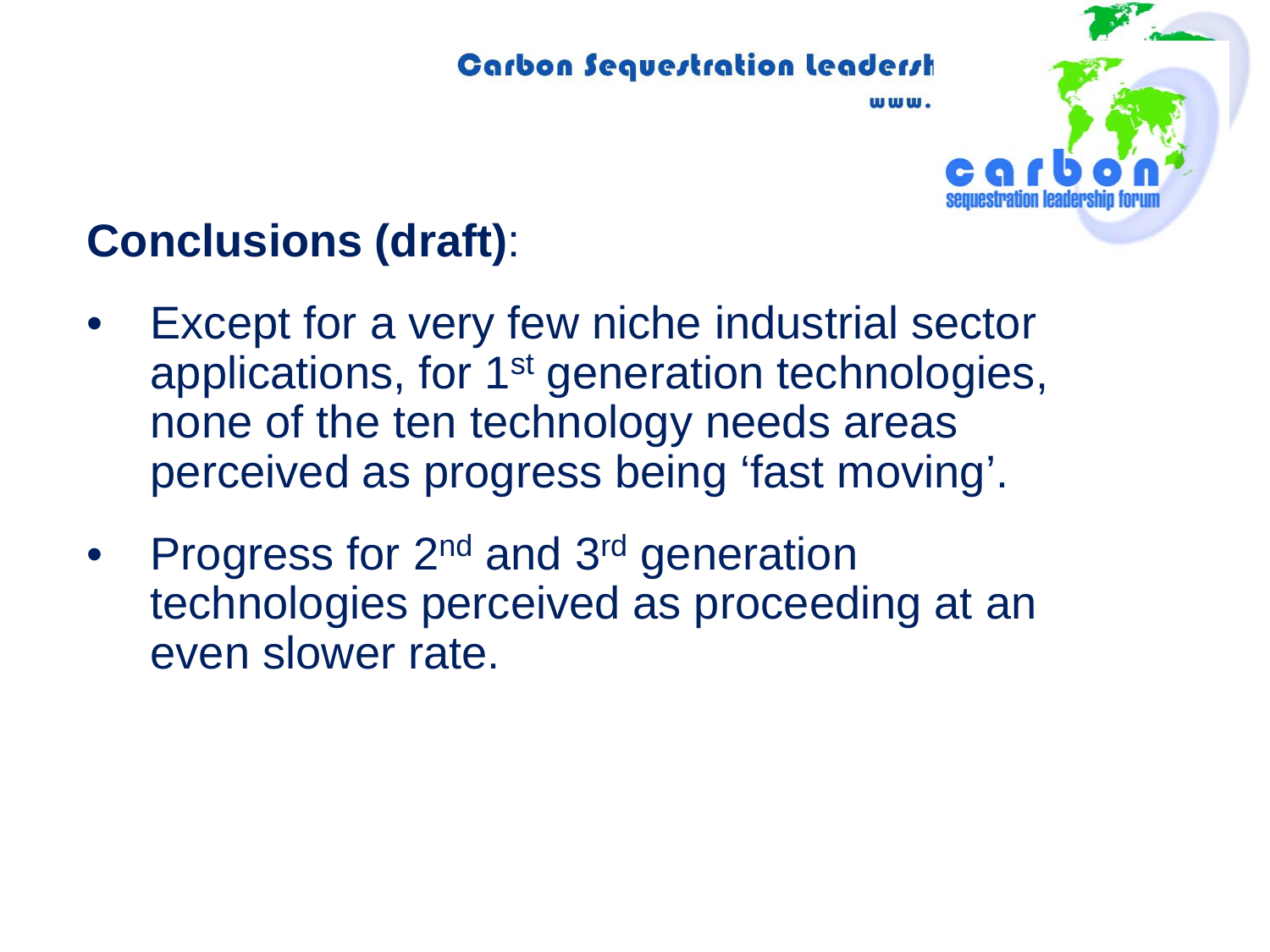

www.

### **Conclusions (draft)**:

- The 2013 TRM established the year 2020 as an achievable timeframe for demonstration of the 1st generation of CCS technologies and 2030 for demonstration of 2nd generation technologies.
- Two years later, barriers are still in place that inhibit the accomplishment of these goals.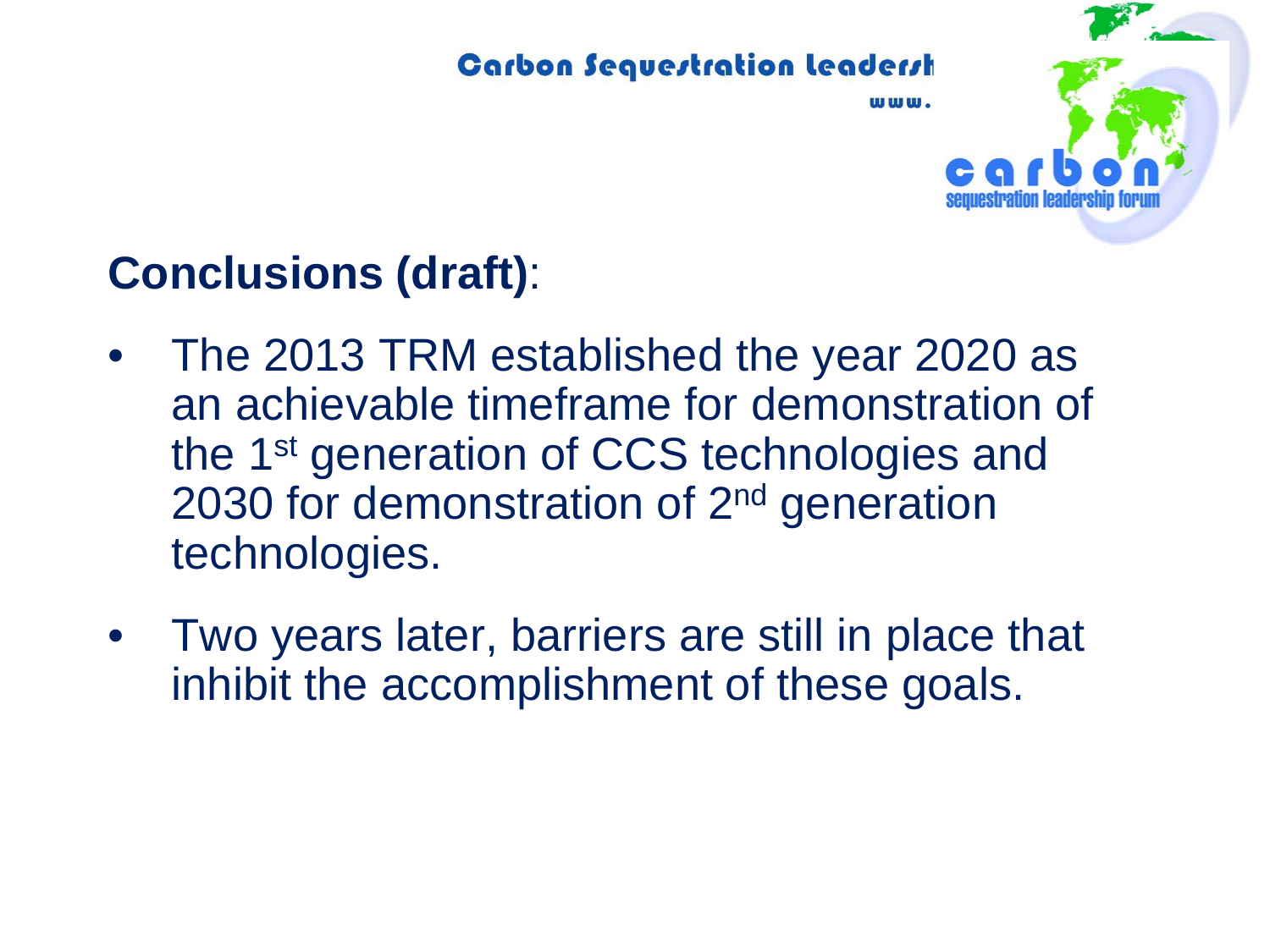

**POLICY**



**Concerning economic barriers**, governments should urgently consider methods to assist stakeholders to significantly drive down the cost of CCS deployment, since it is the stakeholders who will be making the majority of the financial investments.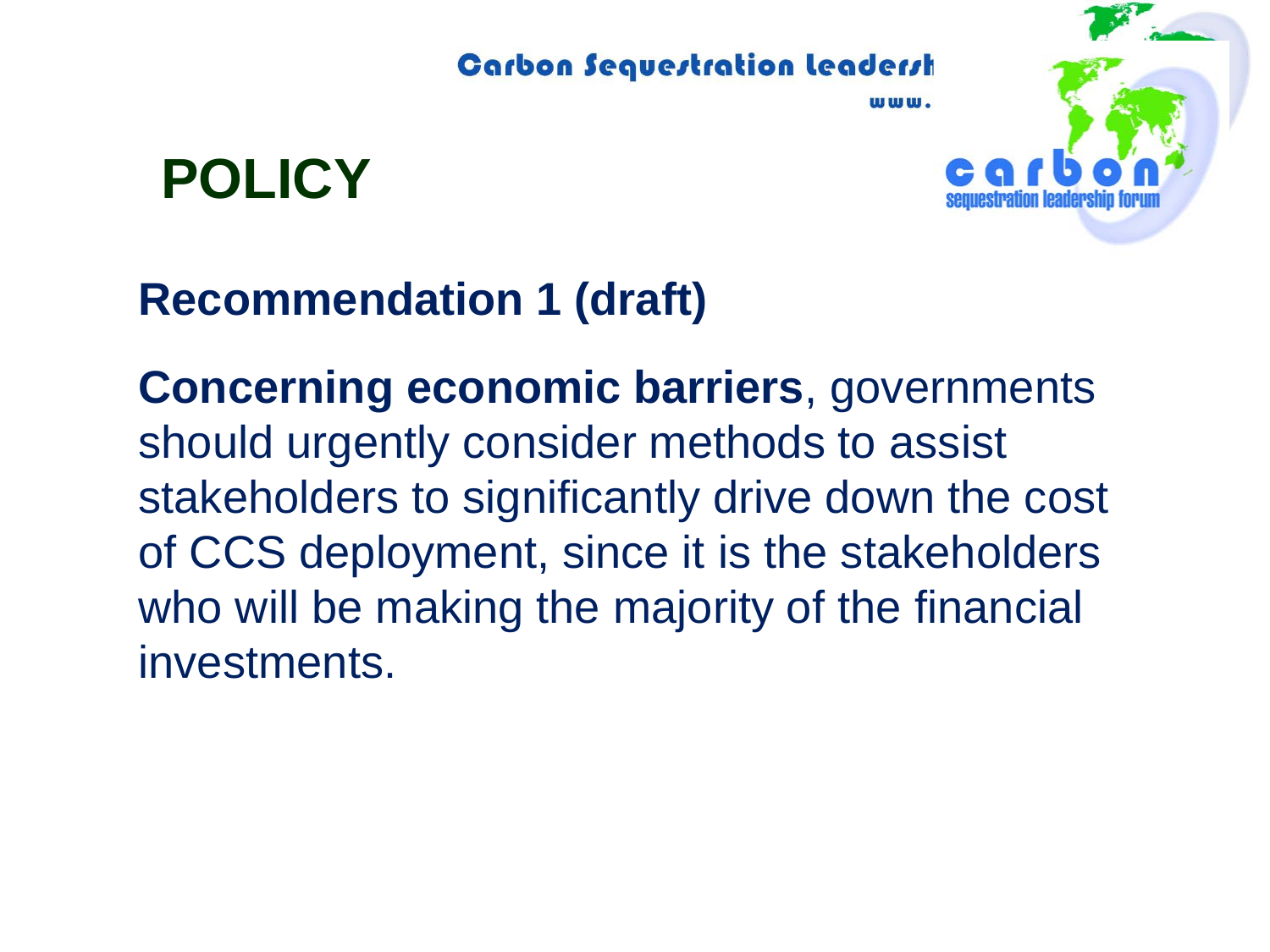**POLICY**



### **Recommendation 2 (draft)**

**Concerning policy barriers**, governments should review institutional regulatory policies to identify how these barriers to CCS deployment may be reduced.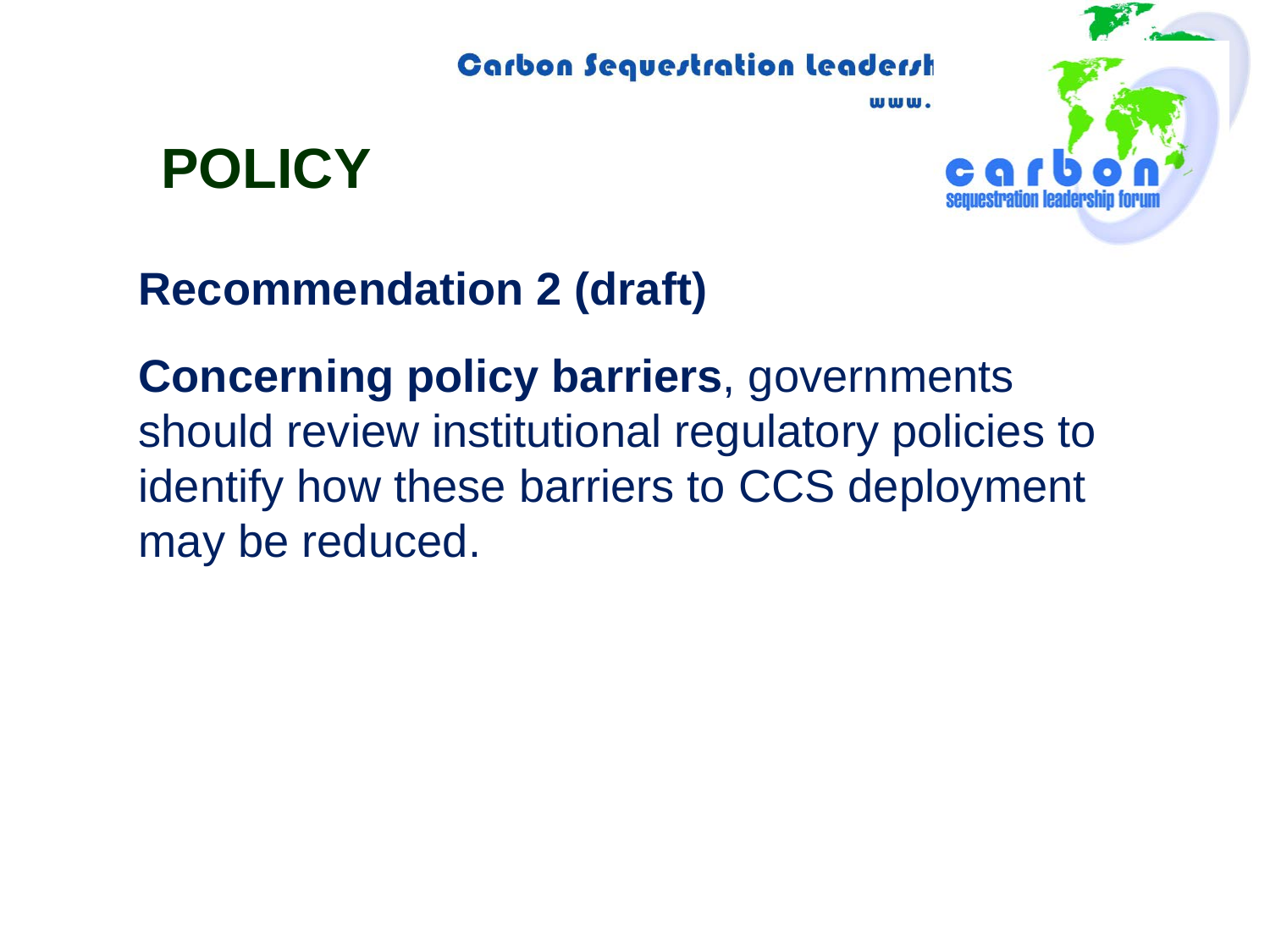# **Techno-policy**



**115 888 888.** 

### **Recommendation 3 (draft)**

**Concerning technology barriers**, stakeholders should increase their mechanisms for sharing best practices, particularly regarding communications, regulation and cost reduction, and pledge to engage in public-private partnerships to encourage the development of additional demonstration projects and facilitate the development of CCS projects internationally.

## *Strategies: Technical meetings/Workshops*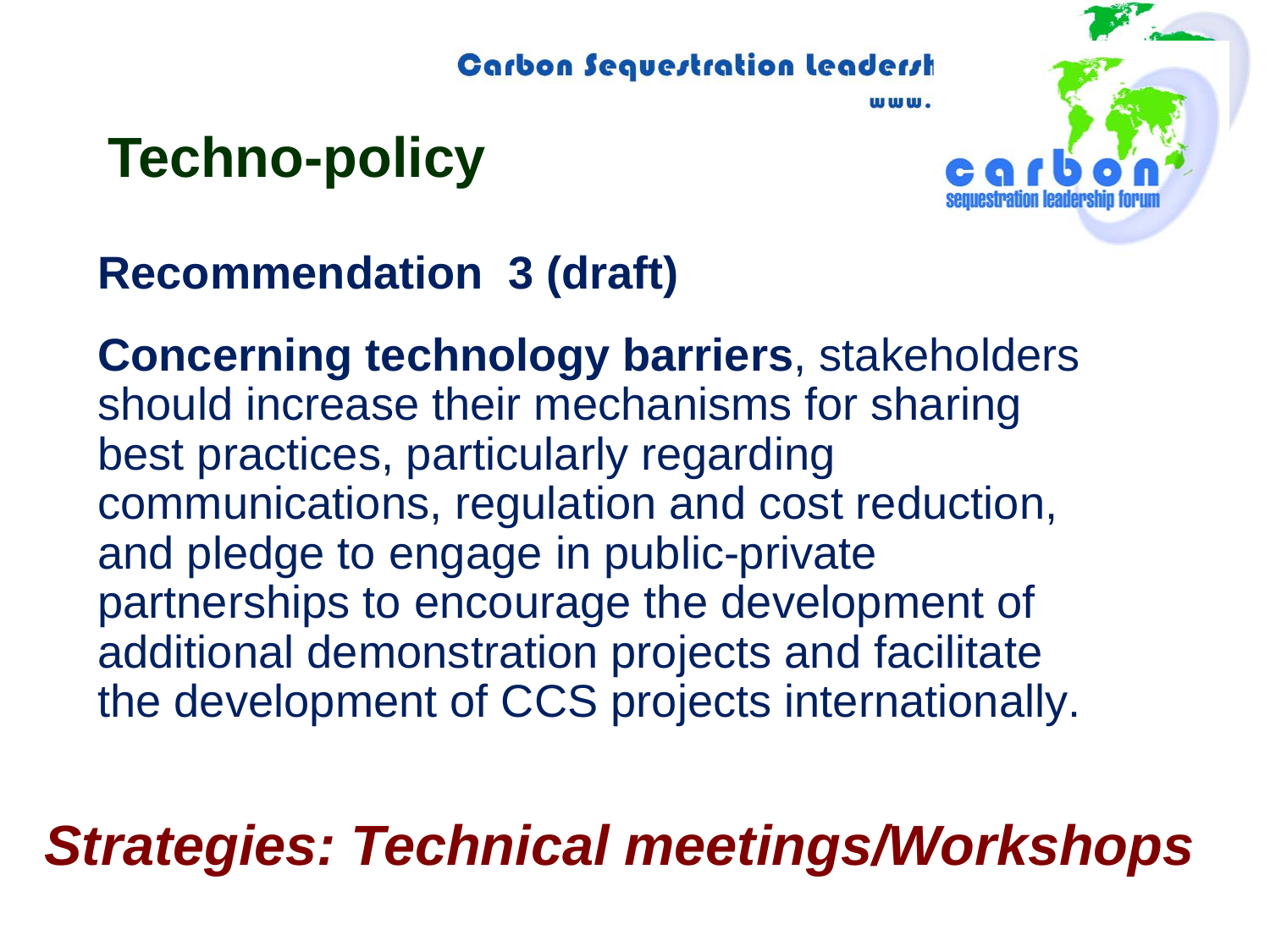**Carbon Sequestration leadership forum** 



# **Highlights discussed by PIRT**

- 2<sup>nd</sup> and 3<sup>rd</sup> generation concepts do not apply to all 10 technology needs areas
- Need to clarify language e.g. progress in *Global trends in large scale storage* really reflect application rather than technology holdup
- Global trends in non-EOR usage look positive with 180 million tonnes of CO<sub>2</sub> pa already used.

### *ACTION TG: comments to Secretariat regarding Interim Report for rewrite*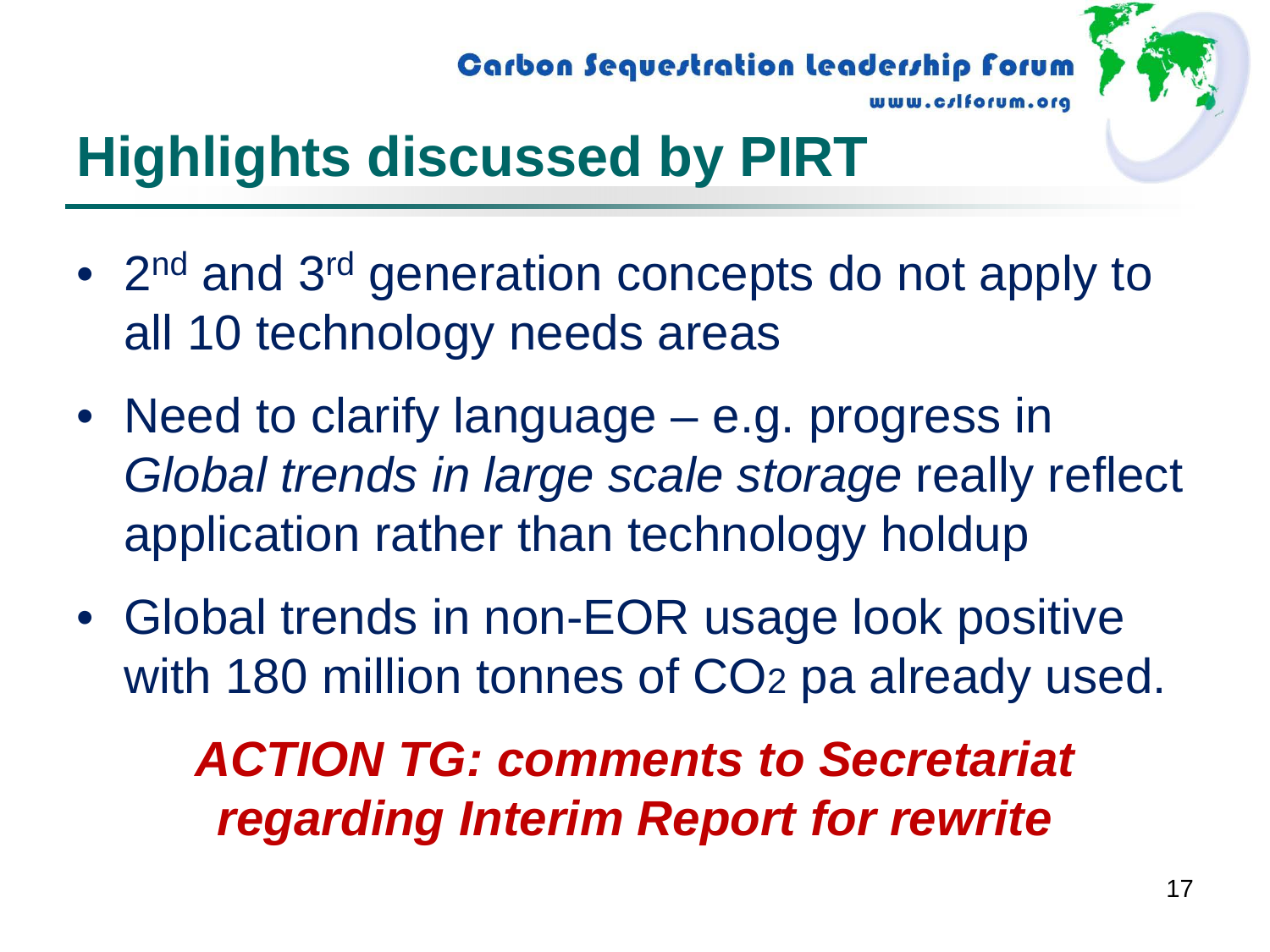#### **Carbon Sequestration Leadership Forum**

www.crlforum.org

### **Future TRM (2017) for which stakeholders?**



Agrees same gaps Active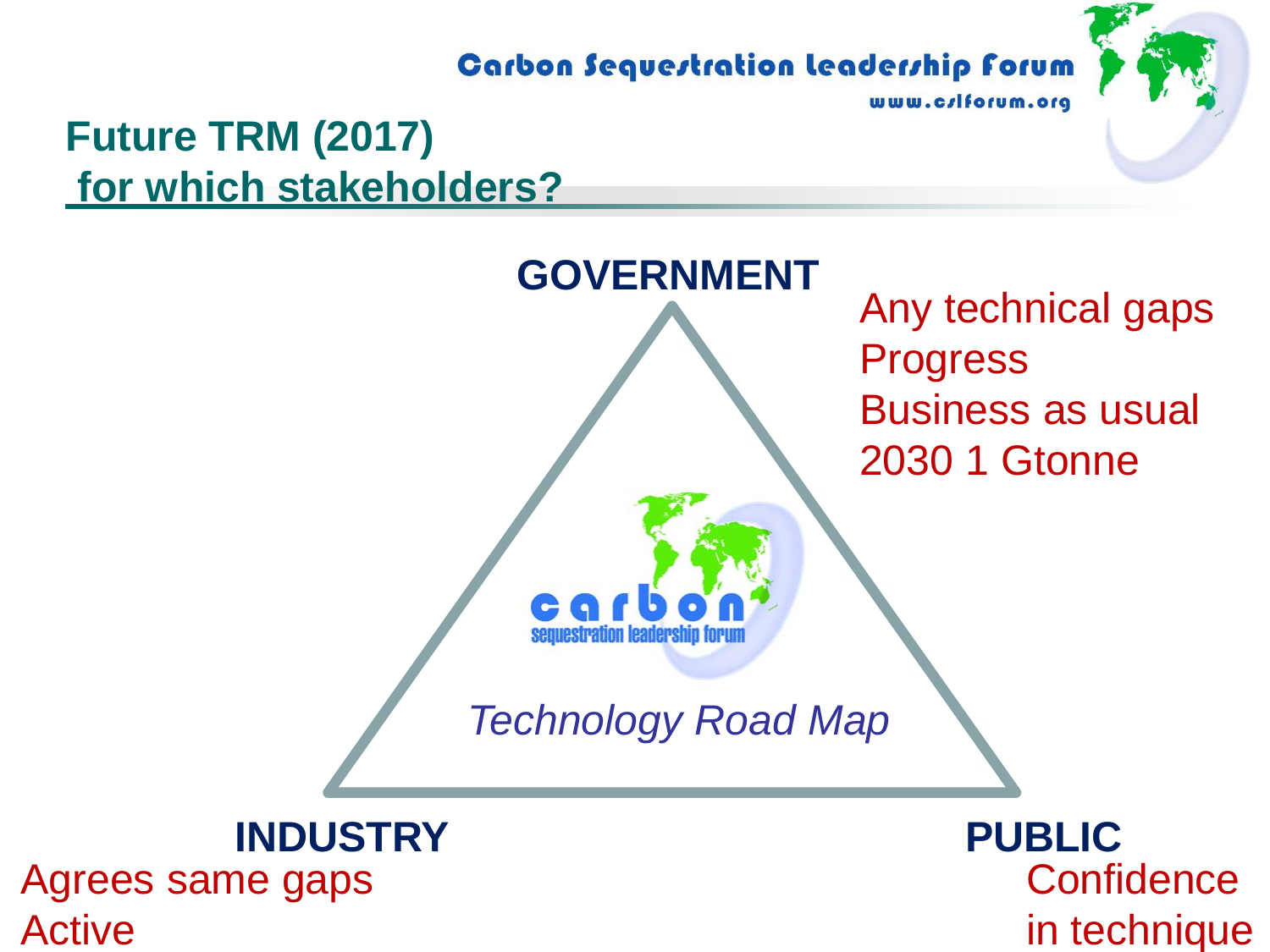

• Is it still a TRM or does the document take on a new role

- *Technology status report update (TSR)*
- *Technology update to CC*S*/CCU*S
- *Technology progress to CC*S*/CCU*S

*Storage or Disposal*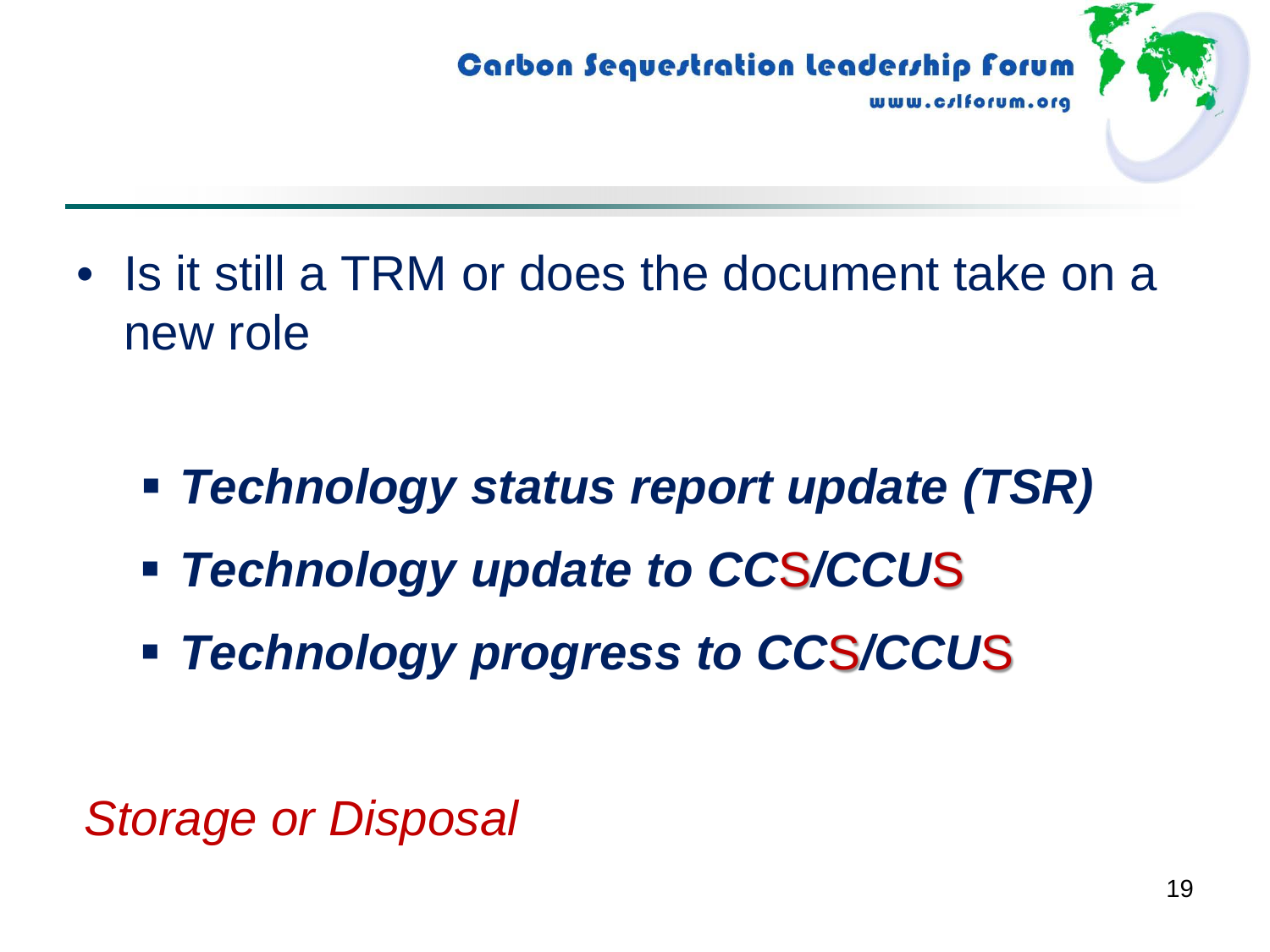### **Carbon Sequestration leadership forum**



### **Project Dashboard**



| <b>RISKS</b>                                                            | <b>ASSUMPTIONS</b>                 | <b>ISSUES</b>                                                              | <b>DEPENDENCIES</b>                                                            |
|-------------------------------------------------------------------------|------------------------------------|----------------------------------------------------------------------------|--------------------------------------------------------------------------------|
| • New Competitors<br>[owner: Howard]<br>• Supply chain<br>[owner: Jane] | • Finance will continue<br>to 2013 | $\cdot$ Resource in<br>Workstream 4<br>• Signoff needed for<br>Widget plan | • Widget supplier is<br>going out of business<br>- must source new<br>supplier |
|                                                                         |                                    |                                                                            |                                                                                |

 $23 - Jun-13$ 

www.Business-Docs.co.uk

 $\overline{c}$ 

#### **https://business-docs.co.uk/downloads/powerpoint-project-dashboard-with-status-** 20 **template**/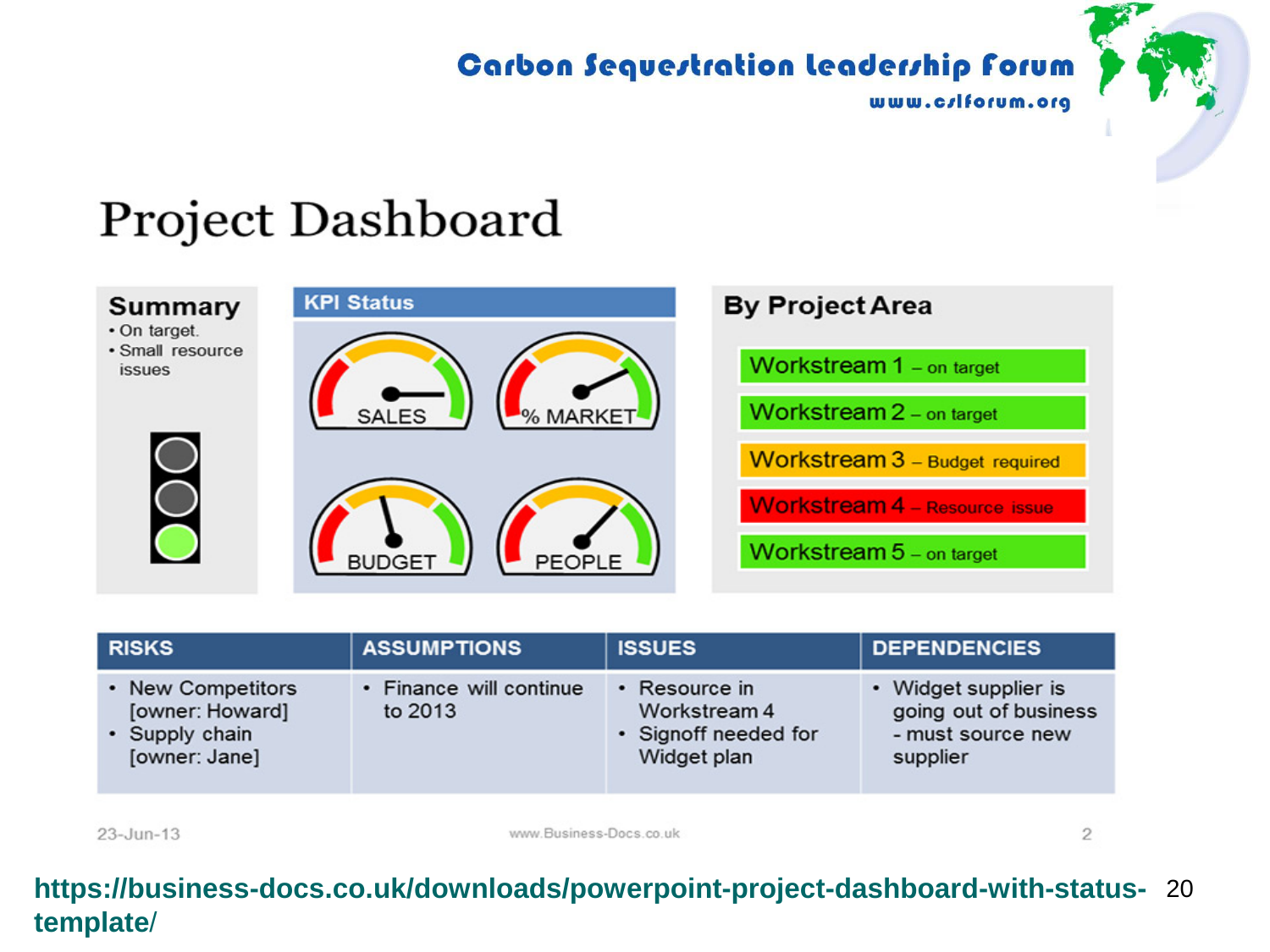

- The proposition is that the principle stakeholder is GOVERNMENT
- Both Industry and Public need to be informed – because Government will not proceed without the agreement/approval/knowledge of both other partners
- For CSLF it means new format and other options <sup>21</sup>